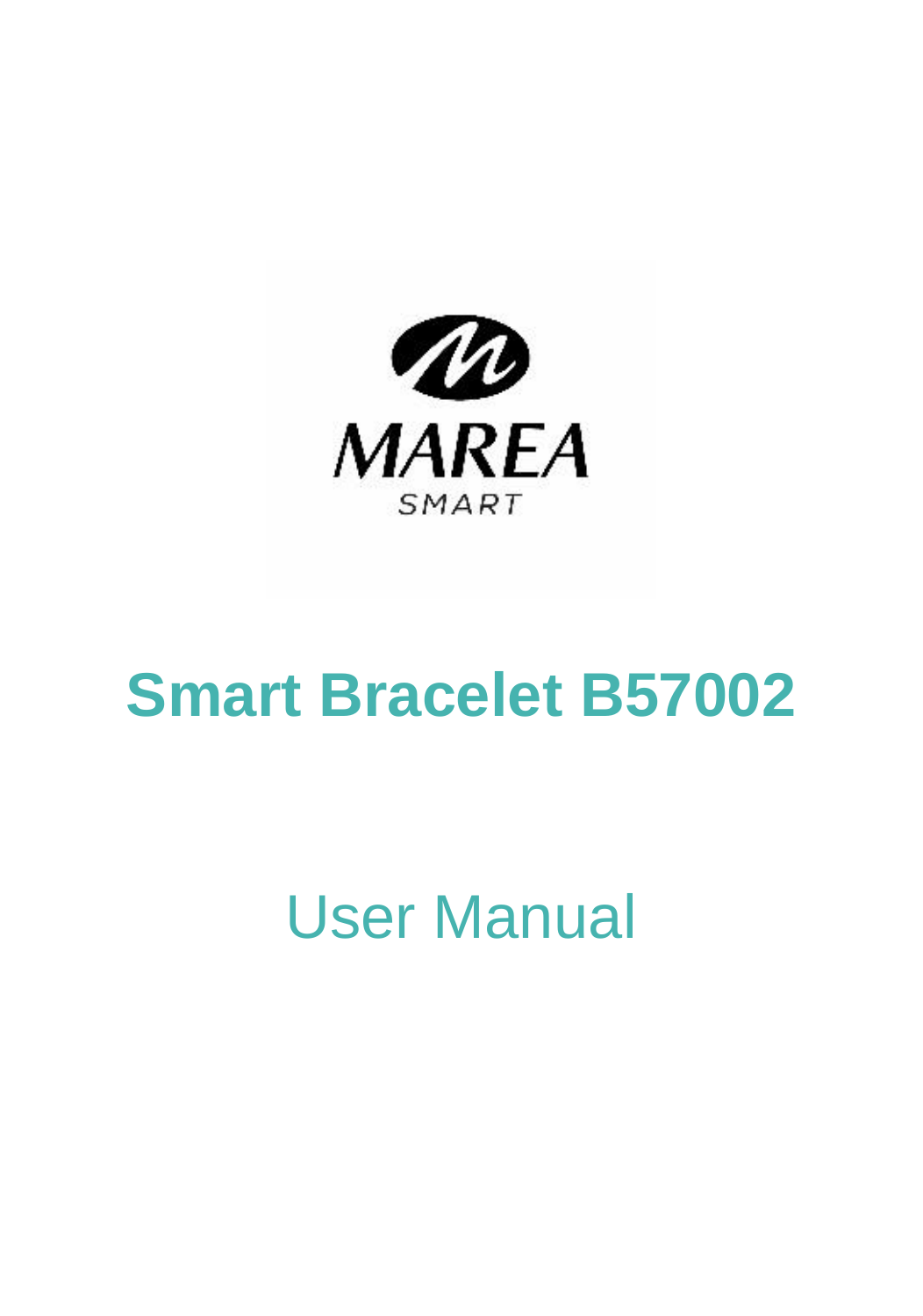Welcome to use smart bracelet, the high-performance wrist-bandsmart braceletwill create theintimate fitness experience for you.

Maintenance

Please remember the following tips in terms of smart bracelet maintenance:

- ·Clean the smart bracelet regularly, especially the inner side of it, and keep it dry.
- ·Adjustthe tightnessofsmartbracelettoensure aircirculation.
- ·Excessive skincare product is undesirable on wrist with a smart bracelet on.
- ·Pleaseceasewearingthesmartbraceletincaseofskinallergyor anydiscomfort.

# Charging

1. Contact the metal contact on the back of the smart bracelet with the charger clamp and insert the other end of the charger into the USB charging point or computer USB interface.

2. We can see on the screen thatit is being charged



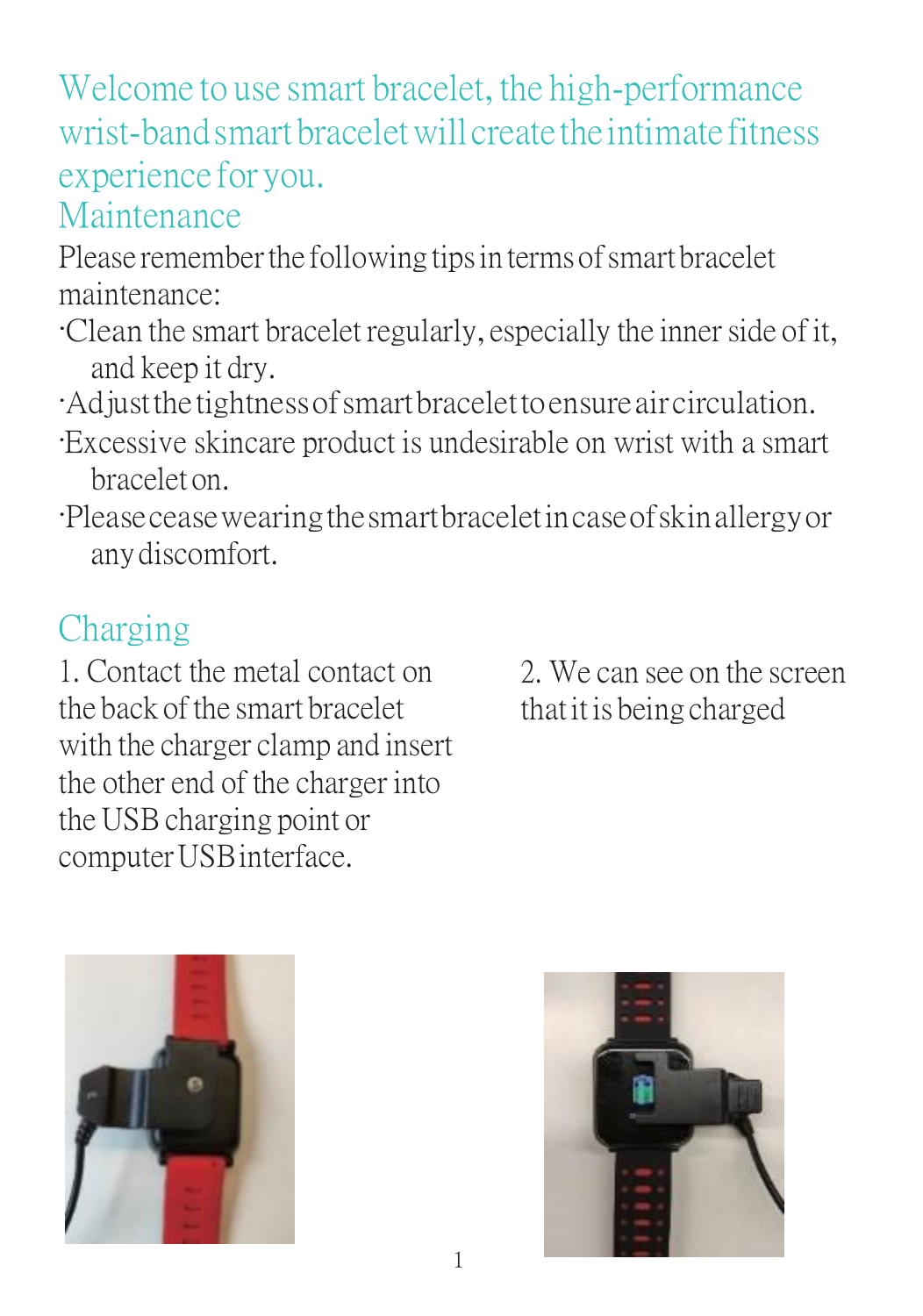Downloading and Binding of Smart bracelet APP 1. Schematic diagram of main body of smart bracelet



### 2. Power-on

We can hold the touch button for 5 seconds or plug in the charging clamp to charge the smart bracelet.

3. Download and install APP

Enter our websit[e www.mareasmart.com](http://www.mareasmart.com/) and download APP.

#### Note: Your mobile phone must support Android 5.1 or IOS8.0 or above, and Bluetooth 4.0 or above.

#### 4. Check mac address

You can get the smart bracelet MAC by holding the main interface fortwo seconds. MAC address, used to indicate the hardware address of smart bracelet, is the only sign of the smart bracelet and cannot be modified. If you check the smart braceletwith mobile phone, you can find the corresponding smart bracelet by checking the MAC number. The MAC address is used to identify the smart bracelet and connected to the mobile phone quickly.

5. Smart bracelet binding by APP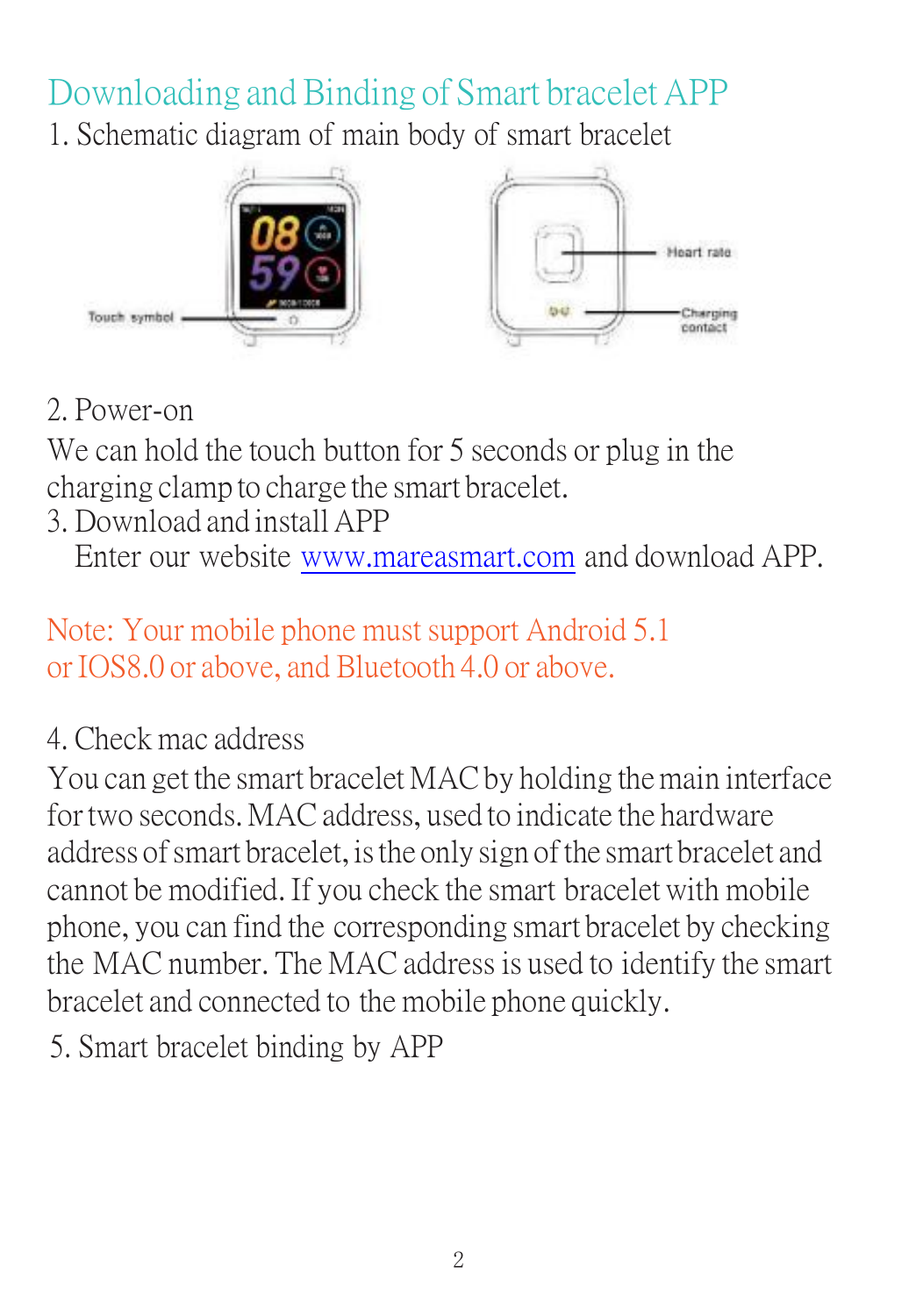| 2. Choose your | 3. For IOS system.      | 4. Successful |
|----------------|-------------------------|---------------|
| device in the  | there will be Bluetooth | binding.      |
| device list    | Pairing Request and     |               |
| scanned.       | vou can click Bluetooth |               |
|                | "Pairing" to confirm:   |               |
|                | connect it directly for |               |
|                | Android system.         |               |
|                |                         |               |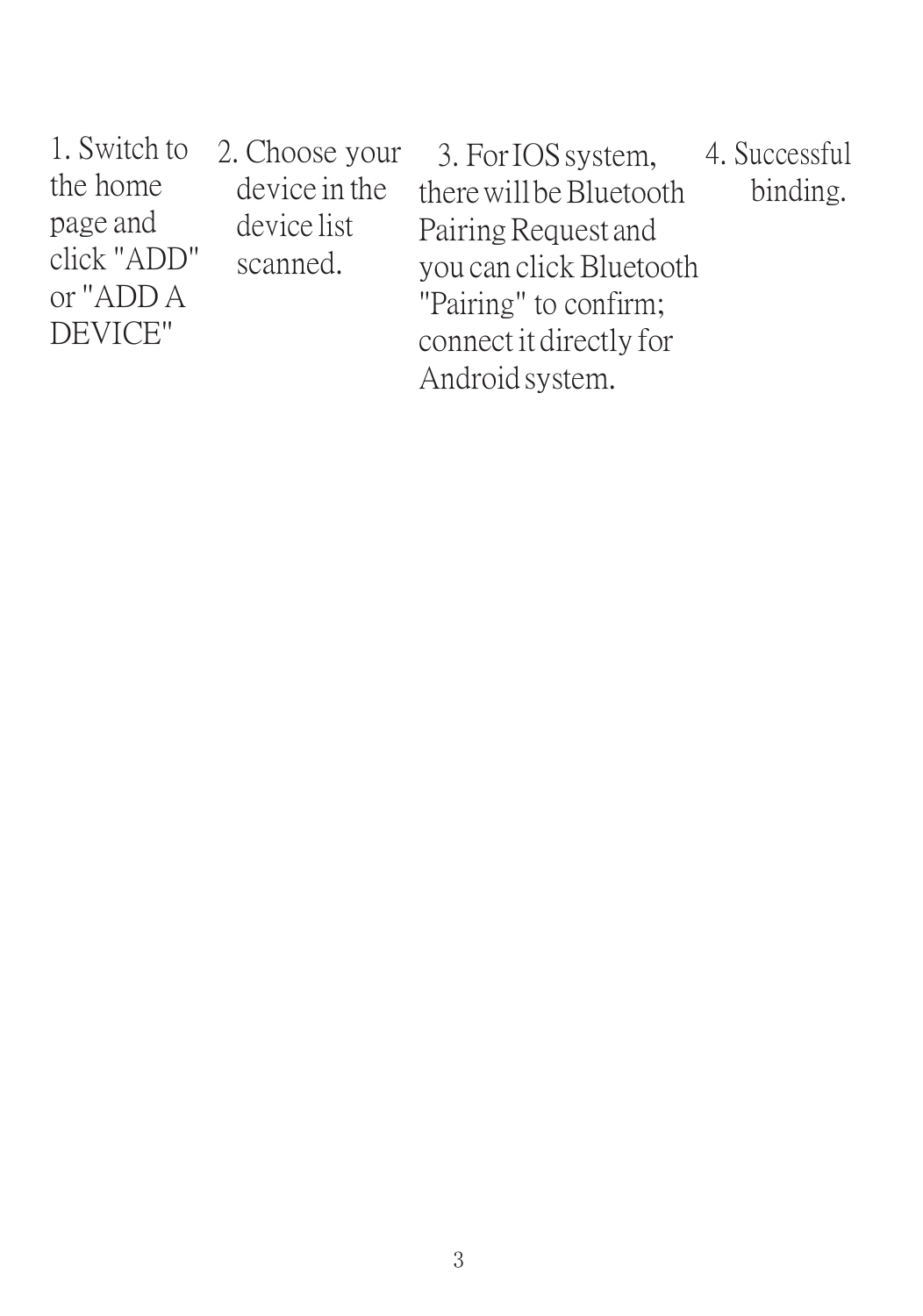

For Android, we can disconnect it from the phone by clicking on the Remove Device. Forsome particular model of mobile phone, after it is unbound, it is necessary to click set up- Bluetooth- paired device- canceling the pairing.

After IOS is unbound, you need to click set up- Bluetooth, click on the symbol on the right, and choose to ignore the device .

## Introduction of smart bracelet features

#### Start-upstatus

Click the touch sign to switch the menu interfaces of main screen, as shown in the following interfaces;



1. Introduction of main interface functions Afterthe smart bracelet andAPPare first paired, itwillsynchronize the time, date, steps, and calorie symbols of the phone.

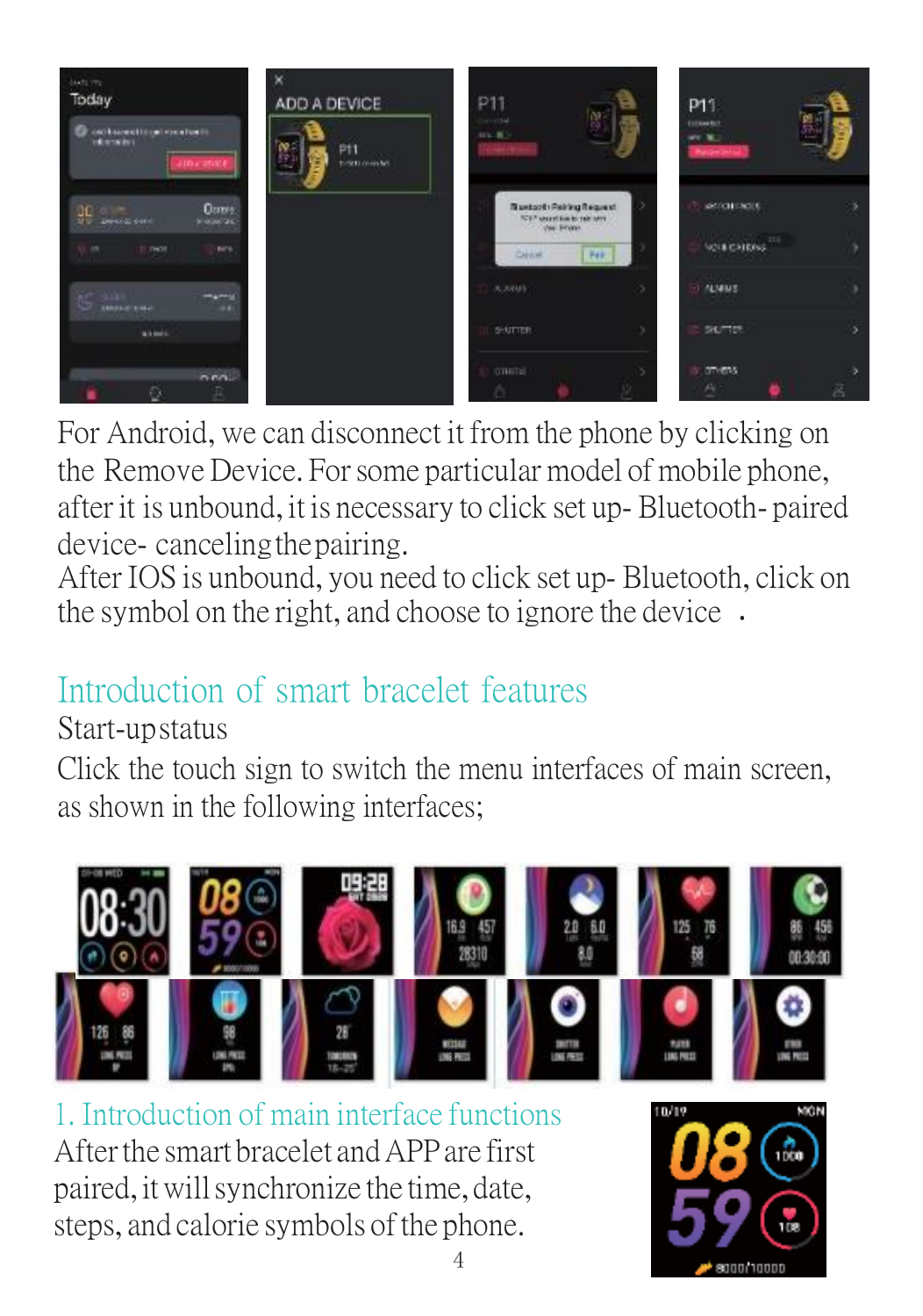# 2. Counting of steps, distance and calorie

The step-counting interface shows steps. With the smart bracelet on wrist, it can count steps, distance and calories automatically.

### 3. Sleepmonitoring

With the smart bracelet at night, it can automatically determine whether users are in the sleep state, record deep sleep and shallow

sleep respectively, and summarize sleep time to help users monitor their sleep quality. It can measure quality of sleep by the range and frequency of wrist movements as you sleep.

Note: Because sleep time and habits are different for different people, the time of sleep monitoring is only for reference. 4. Heart rate measurement

If you hold the touch area for two seconds, it beginsto measure the heart rate according to the real-time heart rate

of the human body. After one minute, it stops

automatically, records the last value, and feeds back to the main interface. It will distinguish between high and low heart rates based on the last heart rate value for the second time.

4.1 The heartrate sensorshall be closely attached to andwell contacted with skin in measurement of heart rate.If the smart bracelet is too loose, the sensor light will expose, which can result in inaccurate measurement. It is prohibited to look steadily at the green light of sensor; otherwise, it may make eyes uncomfortable. 4.2 The user hasto keep sitting still though the device is used for measuring heatrate in a real-time and dynamicway; otherwise, the time for measurement of heart rate will be delayed or no data can





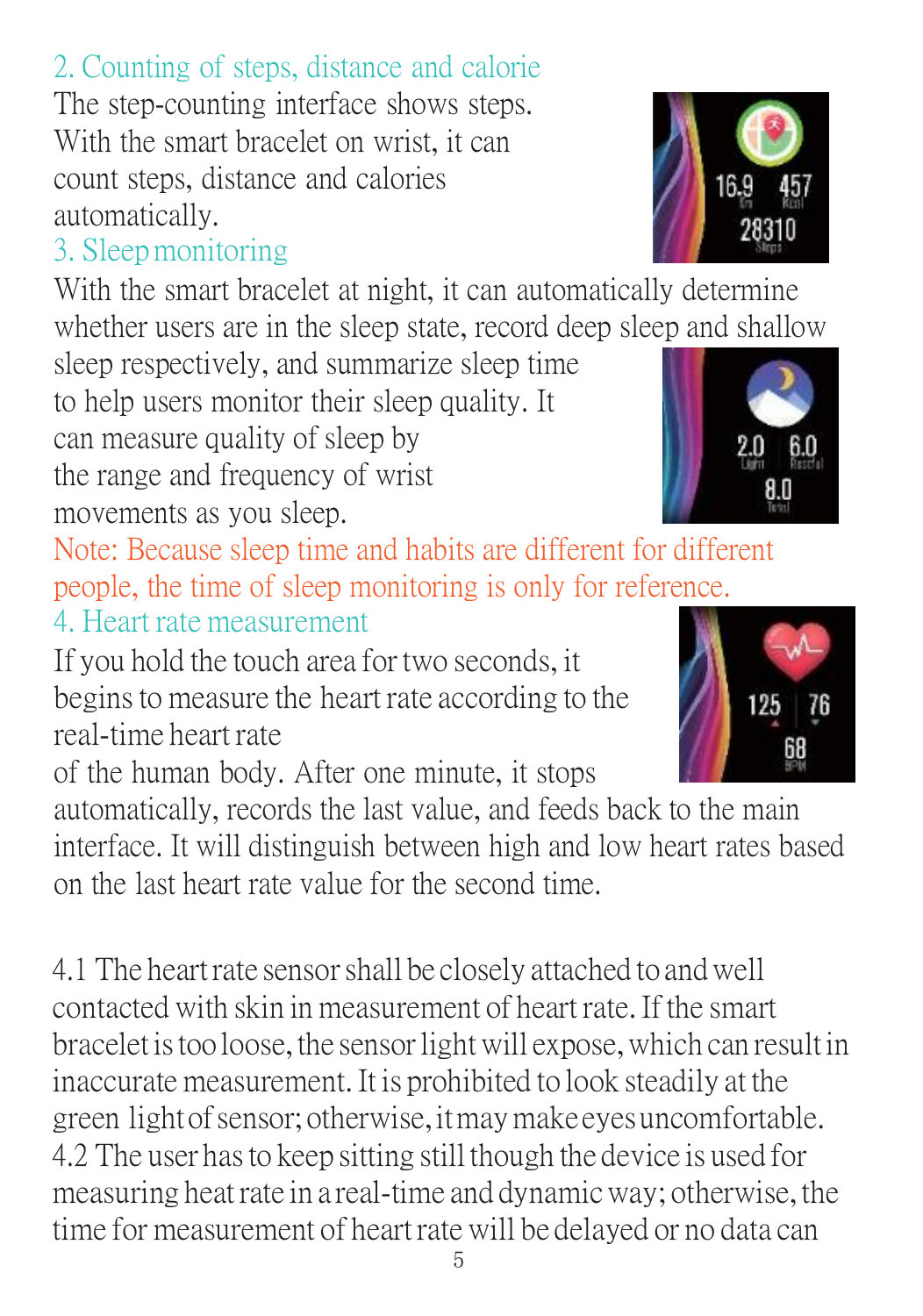be measured. The user should not move until the smart bracelet measuresthe value and then he can check the data of real-time dynamic heartrate.

4.3 It is necessary to measure heart rate after a rest if there is a big difference in measured data. The average value obtained through five times of consecutive measurement is more accurate. 4.4 The device is used to measure heart rate in a real-time and dynamic way, so the heart rate is varied with different conditions such as speaking, dining and drinking. It shall be subject to the actual case.

4.5 Be sure that there is no dirt at the bottom of the heart rate sensor during measurement. Skin color, hair density, tattoo and scar may affect the accuracy of the measured results, in which cases it is necessary to re-measure the heart rate.

## 5. Sport modes

In the sports interface, you can enter the sports mode after holding the touch button for two seconds. There are seven kinds of sports, including walking, running, cycling, rope skipping, badminton, basketball, football and swimming. If you choose the "walking" mode, it will start recording the sport parameters after you hold the touch button for two seconds and you can hold the touch key for two seconds to select "pause", "exit" or "return".

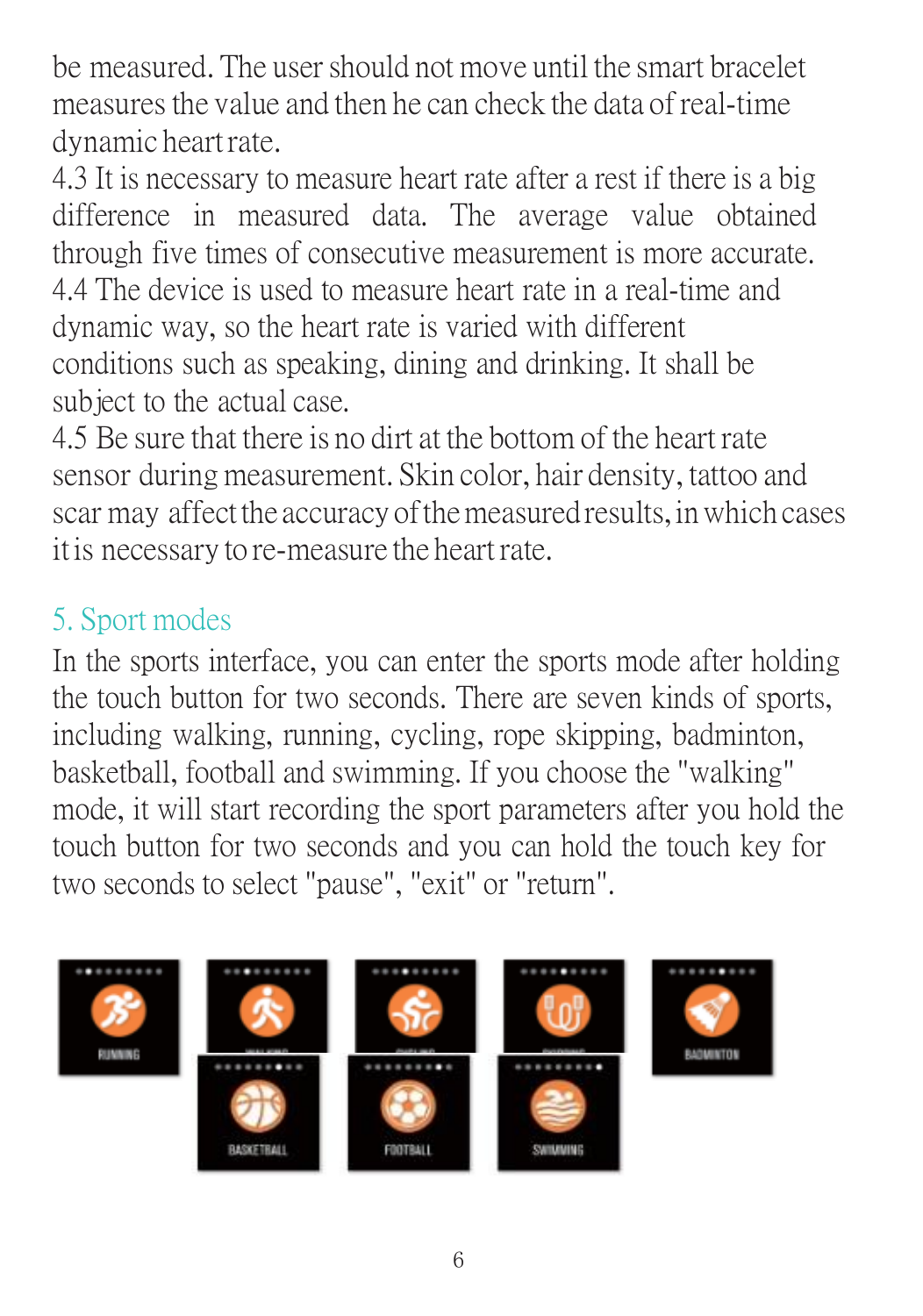## 6. Blood pressure

You can click on the touch area to switch to the blood pressuremeasurement interface, hold the blood pressure interface for 2 seconds and itwilldisplay "inmeasurement". After measurement, the motor will vibrate once and display the current test data.

You should measure blood pressure in the quiet placewith appropriate temperature, restfor at least 5 minutes before measurement to avoid tension, anxiety and emotional excitement, measure blood pressure for three times, with two minutes apart each time, and record the average of three readings.

#### 7. Blood oxygen

You can click on the touch area to switch to the blood oxygen measurement interface. After you hold the blood oxygen interface for2 seconds,itwilldisplay"inmeasurement". After measurement, themotorwill vibrate once and display the current test data.

Blood oxygen saturation ( $SpO2$ ) is the percentage of the volume of oxygen-bound hemoglobin (Hb〇2) in the binding hemoglobin in the blood, that is, the concentration of oxygen in the blood.

Note: The data of blood pressure and oxygen are for reference only, and cannot be used as the basis of medical related aspects.

### 8. Weather

There is information about the current weather,sir quality and tomorrow weather on theweather page.

There will be weather information after it is connected with APP.





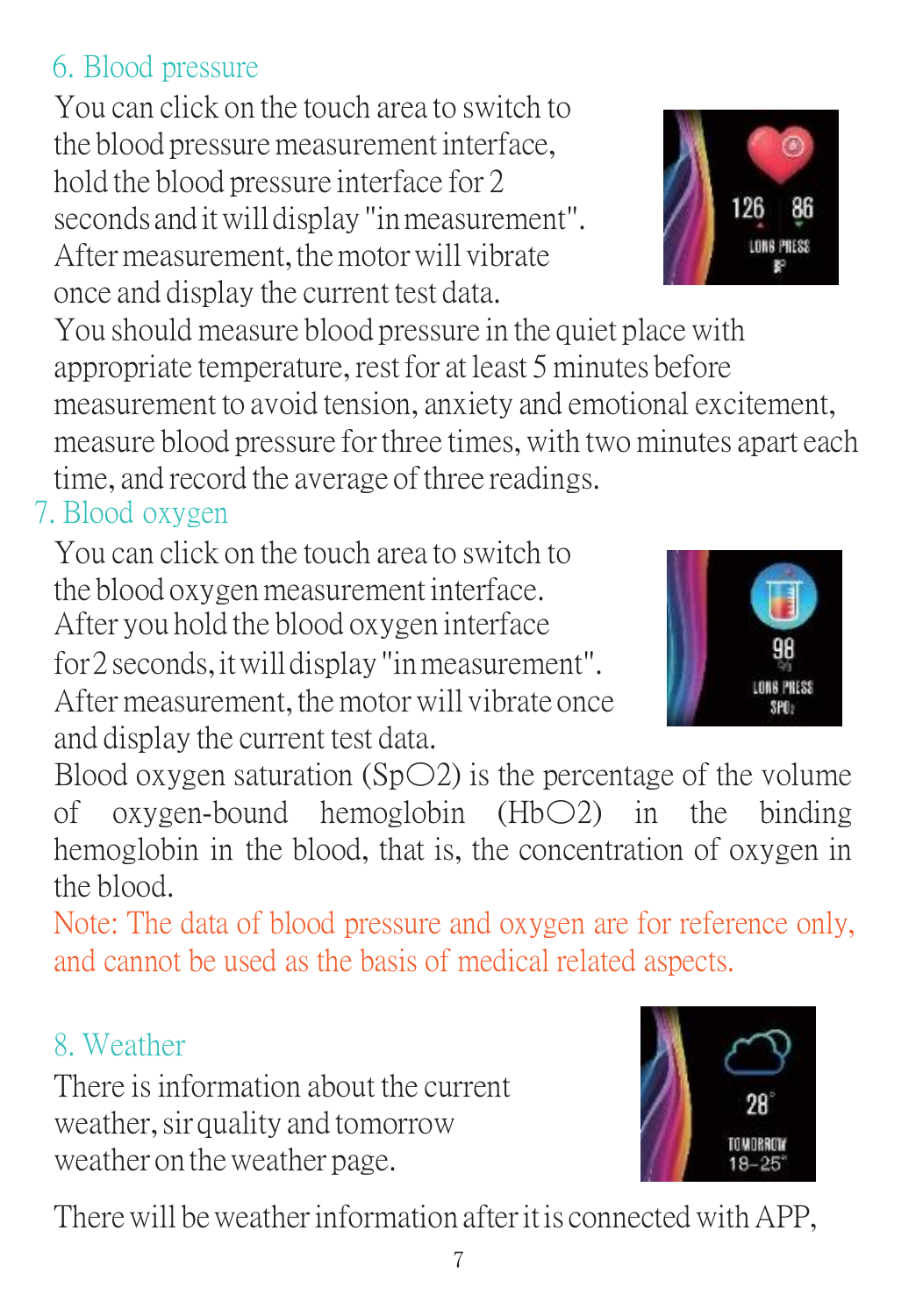and the weatherinformation will not be updated if it is disconnected for a long time.

### 9. Message

When switching to the information interface, you can enter the information content after holding the touch area for 2 seconds, and then switch to the next content after clicking the touch area, which contains the information pushed by

the short message and chat software. Up to five messages can be saved, and in case that there are already five messages, the message displayed before will be replaced by new message one by one.



Note: When entering the information content interface, you can delete the current single message by holding the touch area for 2 seconds.

## 10. Music control

Connected to the mobile phone, the smart bracelet can control the music player of the mobile phone. When the mobile phone playsmusic,you can use the smart bracelet tocontrol playing/pausing, the last song and the next song.

### 11. Photo control

Connected to the mobile phone, the smart bracelet can be used asthe remote control of the mobile camera. After opening the "Photo Control"inAPP, you can "Shake" the smart bracelet and hold the touch button to take photos.



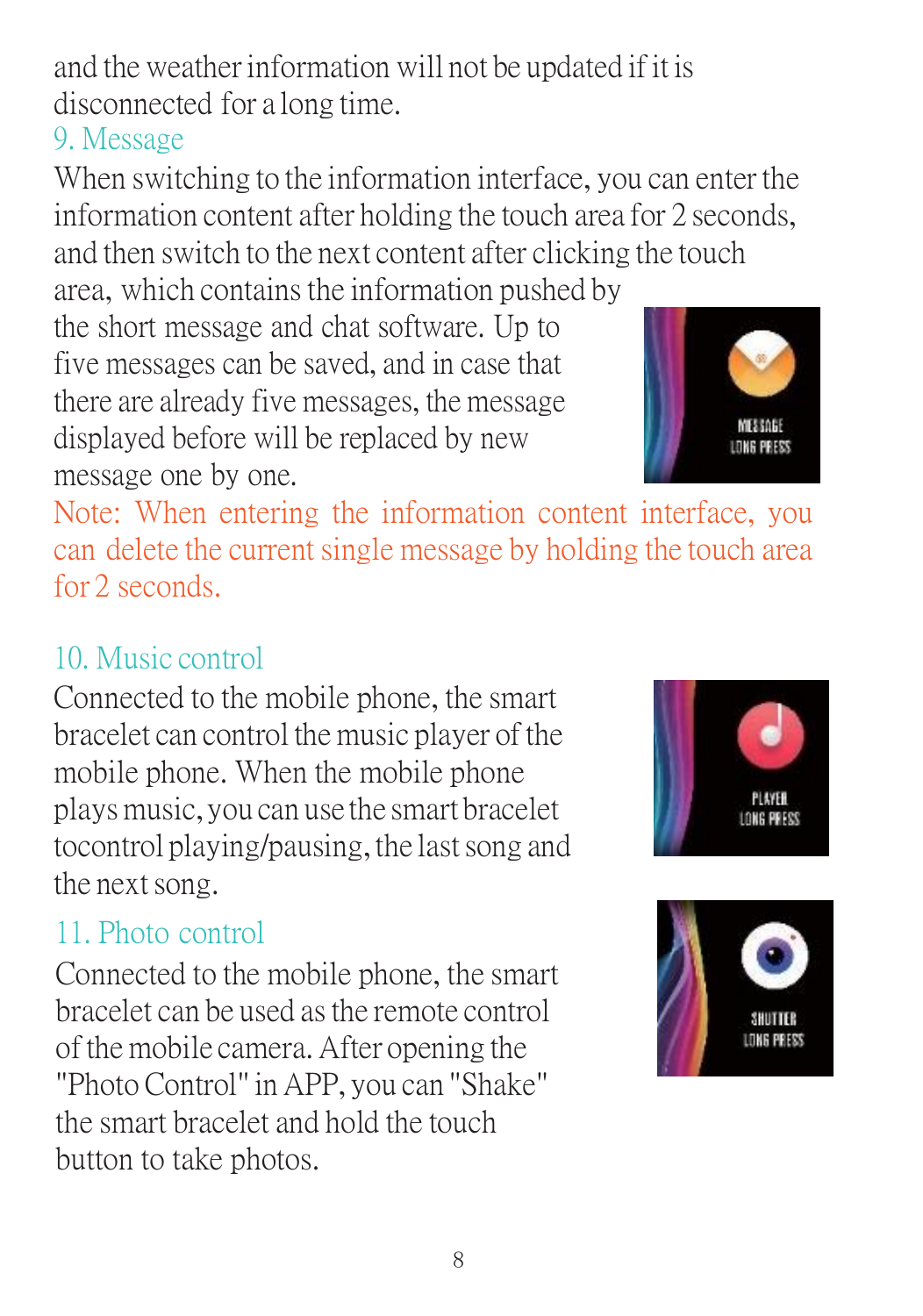## 12. Settings

You can hold the "Settings"interface to enterthe functionalinterface.

12.1 Brightness regulation You can hold the touch area toenter"brightnessregulation", you can click the touch key to selectbrightnessand momentarily pressthe side key to return.

12.2 Stopwatch

You can hold the stopwatch page to"start"timing, andclick"pause" timing and hold it again to "stop" timing.

12.3 Mute

By default, mute function is in the "closed" state, if the smart bracelet does not need to vibrate, you can switch to the mute interface, and hold the touch button for two seconds to "open" or "close" it.

12.4 Restoring the factory setting

You can hold the touch area for over 3s to start to clear off all messages in smart bracelet, and restore the factory setting.

## 12.5 Power-off

After you hold the side key on the main









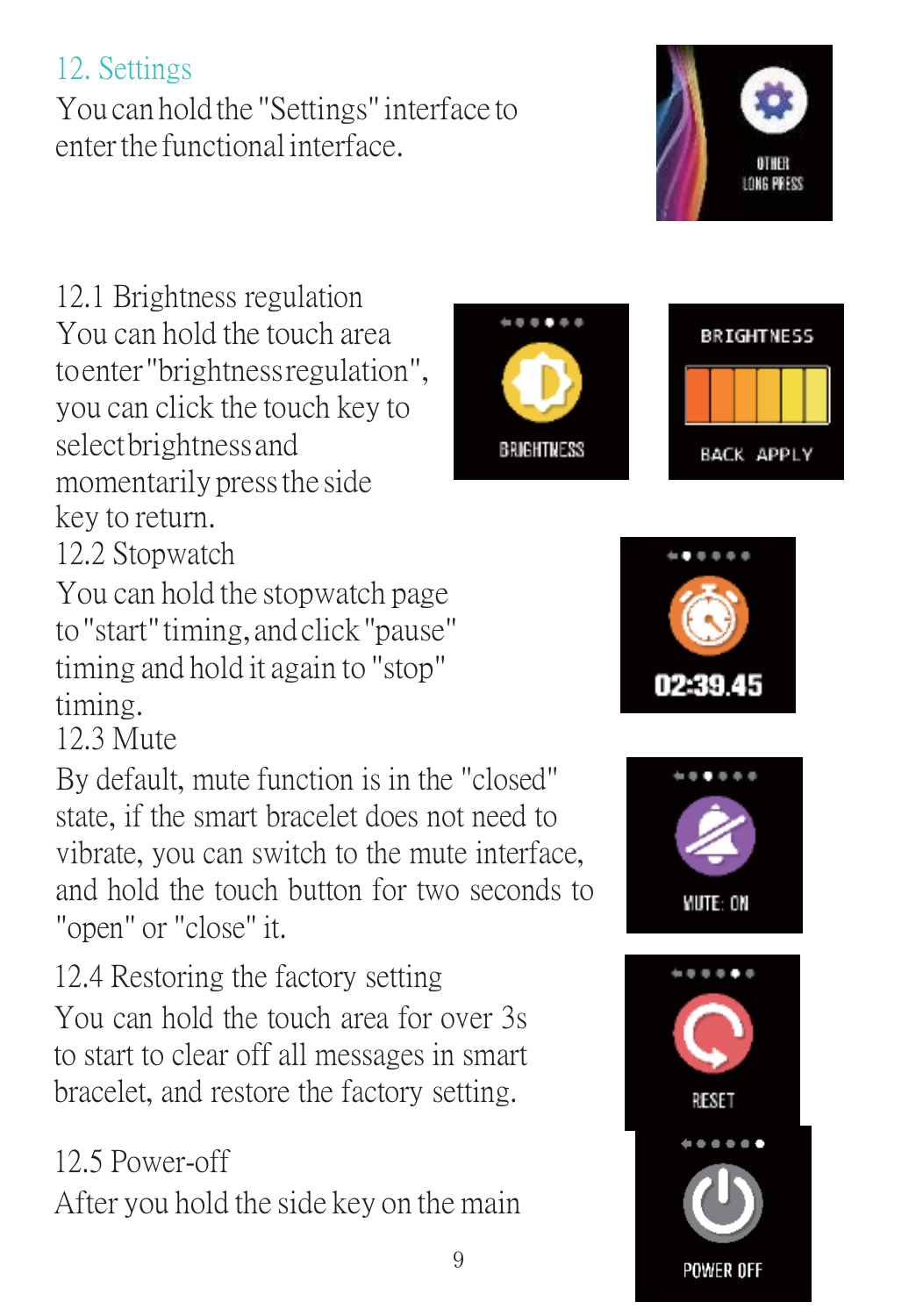interface for 3 seconds, the power-off interface will pop up and you can power it off after holding the touch area for more than 3 seconds.

12.6 QR code Download the App by scanning QR code of the smart bracelet.



# Frequently Asked Questions(FAQ)

#### 1. Why does the smart bracelet automatically disconnect Bluetooth when the Android screen goes out?

- 1> Lock Background APP. When theApp processis cleared, the smart bracelet will be disconnected from the phone.
- 2 > Set APP self-startup
- 3 > Unrestricted Background operation, with App installed on Android mobile phone, the background operation is restricted intelligently by default. App should be set manually without any restrictions.
- 2. Why cannot the smart bracelet receive message push?

1>You have to confirms that a switch for message push is turned on at the phone client.